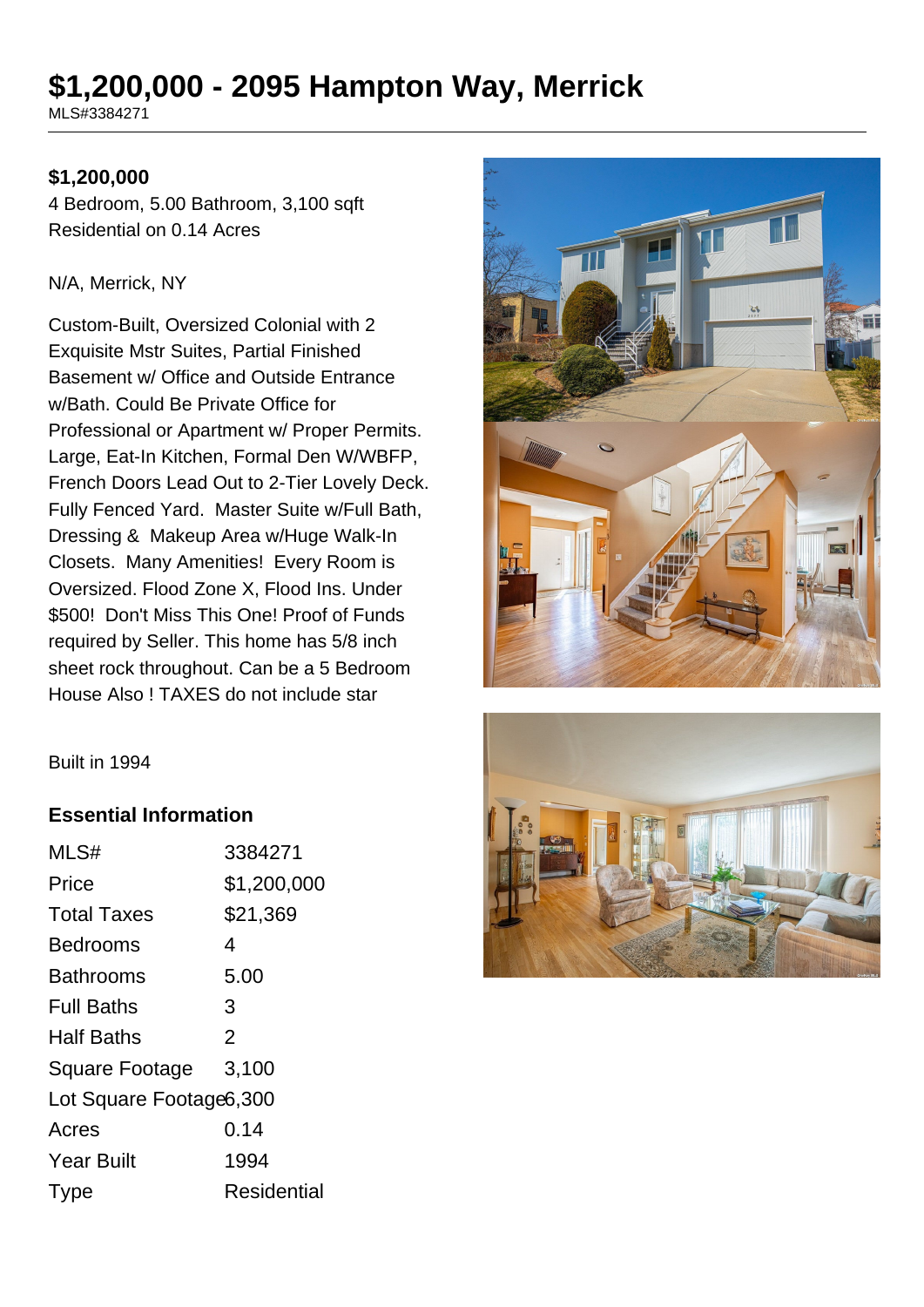| Sub-Type      | <b>Single Family Residence</b> |
|---------------|--------------------------------|
| <b>Style</b>  | Colonial                       |
| <b>Status</b> | Pending                        |

# **Community Information**

| Address      | 2095 Hampton Way |
|--------------|------------------|
| Subdivision  | N/A              |
| City         | <b>Merrick</b>   |
| County       | <b>Nassau</b>    |
| <b>State</b> | NΥ               |
| Zip Code     | 11566            |

## **Amenities**

| <b>Features</b> | Near Public Transit, Private                                    |
|-----------------|-----------------------------------------------------------------|
| Parking         | Private, Attached, 2 Car Attached, Driveway, Storage, On Street |
| # of Garages    | 2                                                               |
| Garages         | Private, Attached, 2 Car Attached, Driveway, Storage, On Street |

# **Interior**

| Interior                 | Hardwood                                                                                                                                                                                                                             |  |
|--------------------------|--------------------------------------------------------------------------------------------------------------------------------------------------------------------------------------------------------------------------------------|--|
| <b>Interior Features</b> | Cathedral Ceiling(s), Den/Family Room, Eat-in Kitchen, Exercise Room,<br>Formal Dining Room, Entrance Foyer, Granite Counters, Home Office,<br>L-Shaped Dining Room, Master Bath, Pantry, Powder Room, Storage,<br>Walk-In Closet(s) |  |
| Appliances               | Cooktop, Dishwasher, Disposal, Dryer, Microwave, Oven, Refrigerator,<br>Washer                                                                                                                                                       |  |
| Heating                  | Natural Gas, Hot Water                                                                                                                                                                                                               |  |
| Cooling                  | <b>Central Air</b>                                                                                                                                                                                                                   |  |
| Fireplace                | Yes                                                                                                                                                                                                                                  |  |
| # of Fireplaces          | 1                                                                                                                                                                                                                                    |  |
| Has Basement             | Yes                                                                                                                                                                                                                                  |  |
| <b>Basement</b>          | Finished, Unfinished, Walk-Out Access                                                                                                                                                                                                |  |
| <b>Exterior</b>          |                                                                                                                                                                                                                                      |  |
| <b>Exterior</b>          | Frame, Vinyl Siding, Wood Siding                                                                                                                                                                                                     |  |
| <b>Exterior Features</b> | <b>Sprinkler Lawn System</b>                                                                                                                                                                                                         |  |
| Lot Description          | Near Public Transit, Private                                                                                                                                                                                                         |  |
| <b>Windows</b>           | Skylight(s)                                                                                                                                                                                                                          |  |
| Construction             | Frame, Vinyl Siding, Wood Siding                                                                                                                                                                                                     |  |